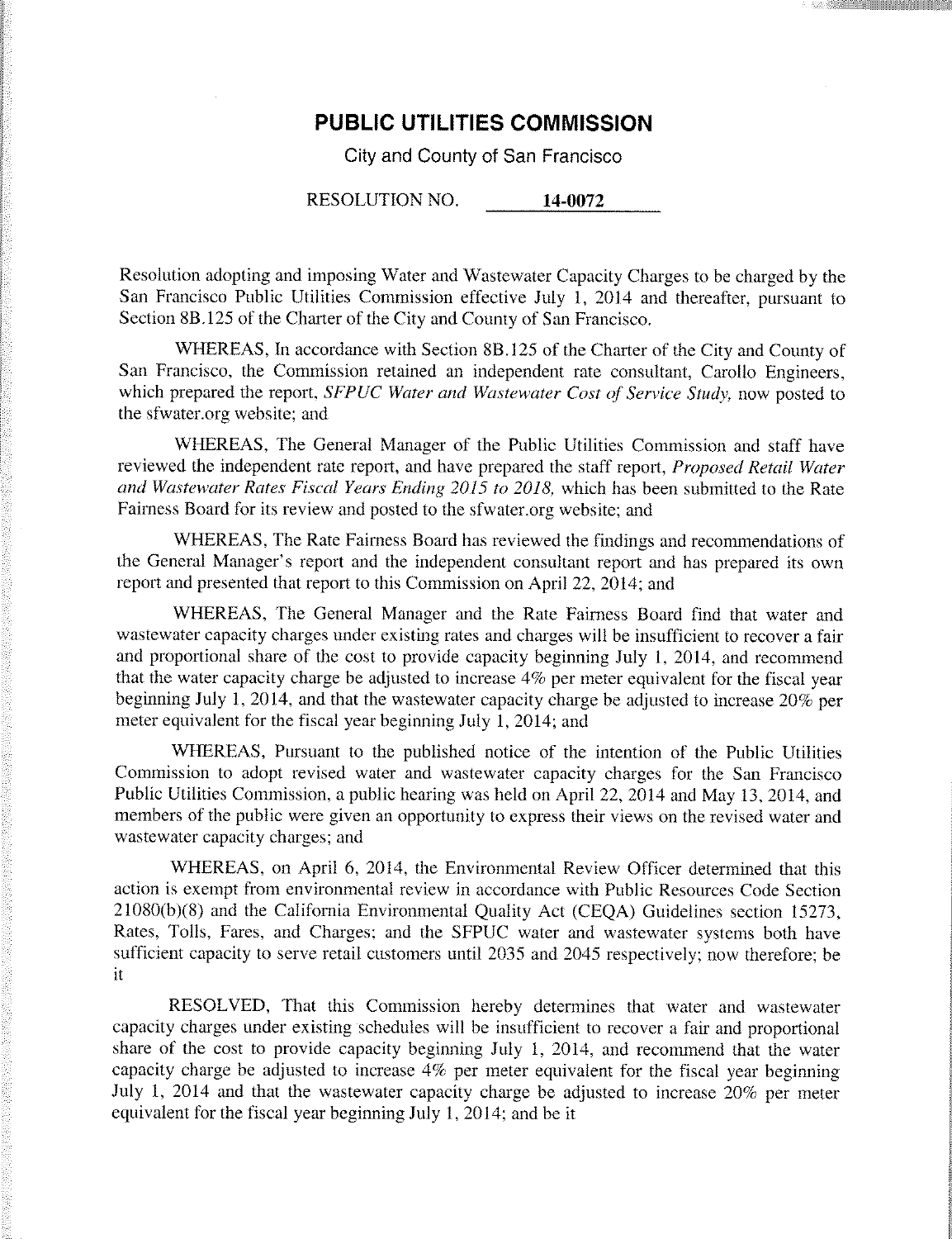FURTHER RESOLVED, The following capacity charges schedules and requirements shall apply to all Customers subject to payment of capacity charges:

### **Section 1 - Authority and General Purpose**

This Resolution is adopted pursuant to Section 8B.125 of the Charter of the City and County of San Francisco for the purpose of establishing an orderly system for the imposition and collection of charges for the operating, maintenance, replacement, debt service and other costs incurred by the San Francisco Water Enterprise in gathering, treating and delivering water for consumptive and other uses in San Francisco and other areas receiving retail service from the Water Enterprise.

### **Section 2 - Definitions**

For the purpose of this Resolution, the following definitions shall apply unless the context specifically dictates otherwise.

"City" The City and County of San Francisco

"Commission" The San Francisco Public Utilities Commission

#### "Customer"

Any person, firm, corporation, partnership, trust, or any other entity including, but not limited to, local, state and federal governments utilizing the services of the City's utility  $\mathbf{A}$  are person, corporation, partnership, trust, or any other entity including, but not  $\mathbf{A}$ limited to, local, state and federal governments utilizing the services of the City's utility

### "Equivalent Meter"

A measure of the capacity of a meter expressed as a ratio to the capacity of a  $5/8$  X  $3/4$  $\mathbf{m}$  meter.

"General Manager"

The General Manager of the Public Utilities Commission or his or her designee. The General Manager of the Public Utilities Commission or his or her designee.

### "Sewage System" or "Sewerage System"

The City's wastewater system including all properties (real, personal and tangible or intangible) owned, operated, maintained by and under the jurisdiction of the Commission used for collection, treatment and disposal of wastewater, including all future additions, extensions, replacements and improvements to the system.

"Standard Industrial Classification" or "SIC"

A coding system established by the United States government to classify businesses and industries. SIC codes are assigned based on common characteristics shared in the products, services, production and delivery system of a business.

### "Water System"

The City's water system including all real properties (real, personal, and tangible or intangible) owned, operated, maintained by and under the jurisdiction of the Commission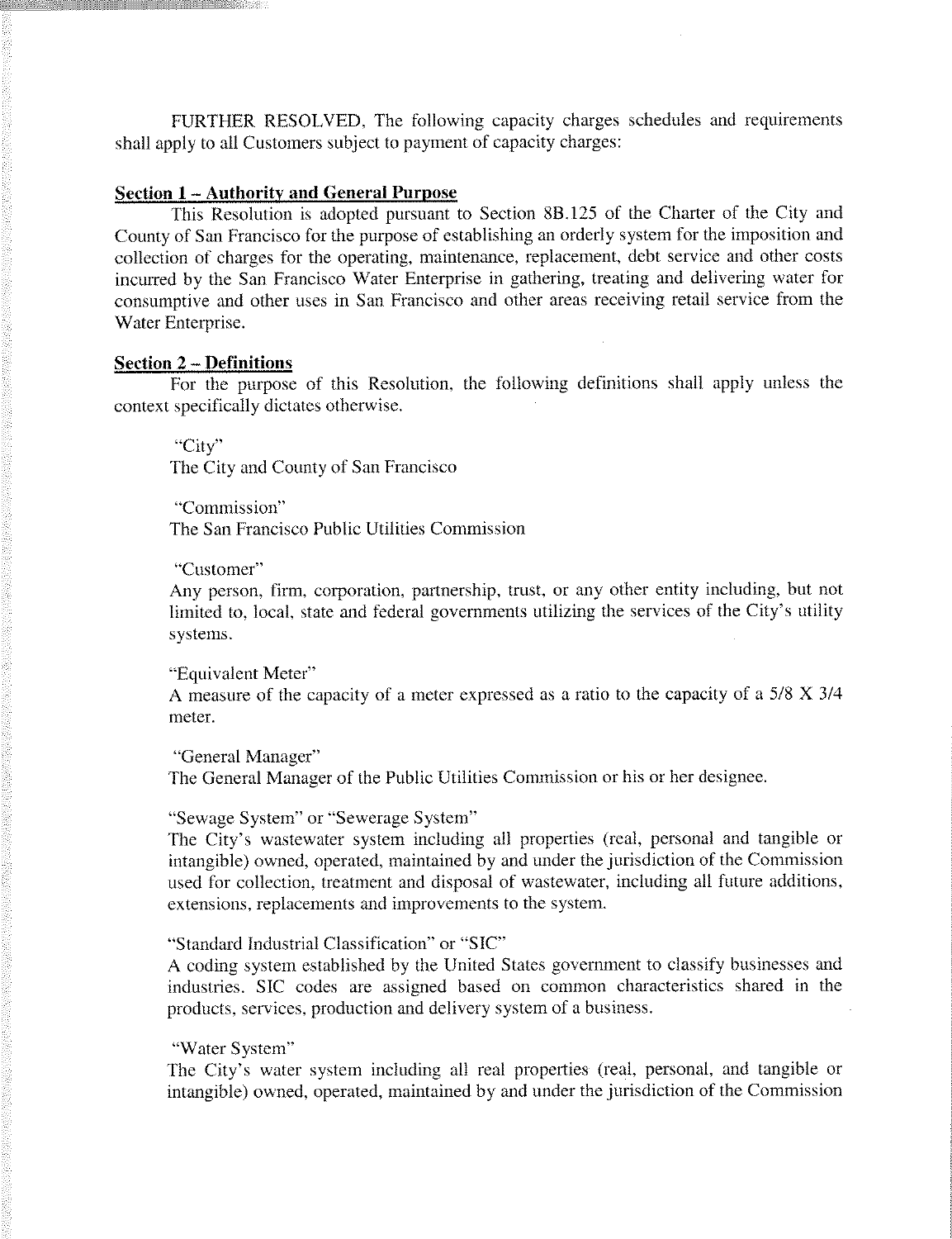used for the gathering, impounding, treatment, transmission and distribution of water, including all future additions, extensions, replacements and improvements to the system.

#### **Section 3 - Enterprise Funds**

Pursuant to Article V, Section 5.01 of the Indenture between the San Francisco Public Utilities Commission and U.S. Bank, NA, as trustee, all revenues of the Water Enterprise shall be set aside and deposited into a fund in the City treasury (the Revenue Fund). All amounts paid into the Revenue Fund shall be maintained separate and apart from other City funds. Moneys in the Revenue Fund shall be appropriated and expended in accordance with the Indenture.

Pursuant to Article V, Section 5.01 of the Indenture between the San Francisco Public Utilities Commission and U.S. Bank, NA, as trustee, all revenues of the Wastewater Enterprise shall be set aside and deposited into a fund in the City treasury (the Revenue Fund). All amounts paid into the Revenue Fund shall be maintained separate and apart from other City funds. Moneys in the Revenue Fund shall be appropriated and expended in accordance with the Indenture.

## **Section 4 - Water Capacity Charge**

A. Any Customer requesting a new connection to the water distribution system, or requiring additional capacity as a result of any addition, improvement, modification or change in use of an existing connection to the water distribution system shall pay a capacity charge. The capacity charge may not be sold, traded or conveyed in a manner to another site or customer. The capacity charge does not convey or imply ownership in or of any facilities of the Water System. Customers subject to payment of water capacity charges after July 1, 2014, shall pay the charges in accordance with the following table:

|                  | lana Meten Sizemaa aratan kana Groposasi Charges ast |
|------------------|------------------------------------------------------|
| $5/8$ in         | \$1,239                                              |
| $3/4$ in         | \$1,859                                              |
| $1$ in           | \$3,100                                              |
| 1-1/2 in         | \$6,197                                              |
| 2 <sub>in</sub>  | \$9,917                                              |
| 3 <sub>in</sub>  | \$18,594                                             |
| 4 in             | \$30,990                                             |
| 6 in             | \$61,983                                             |
| 8 in             | \$99,172                                             |
| 10 <sub>in</sub> | \$142,485                                            |
| $12$ in          | \$266,385                                            |
| 16 in            | \$464,625                                            |

FYE 2015 Water Capacity Charge Schedule

B. The capacity charge shall be adjusted on July 1st of each subsequent year by the annual change in the 20 City Average Construction Cost Index (CCI) published by ENR Magazine.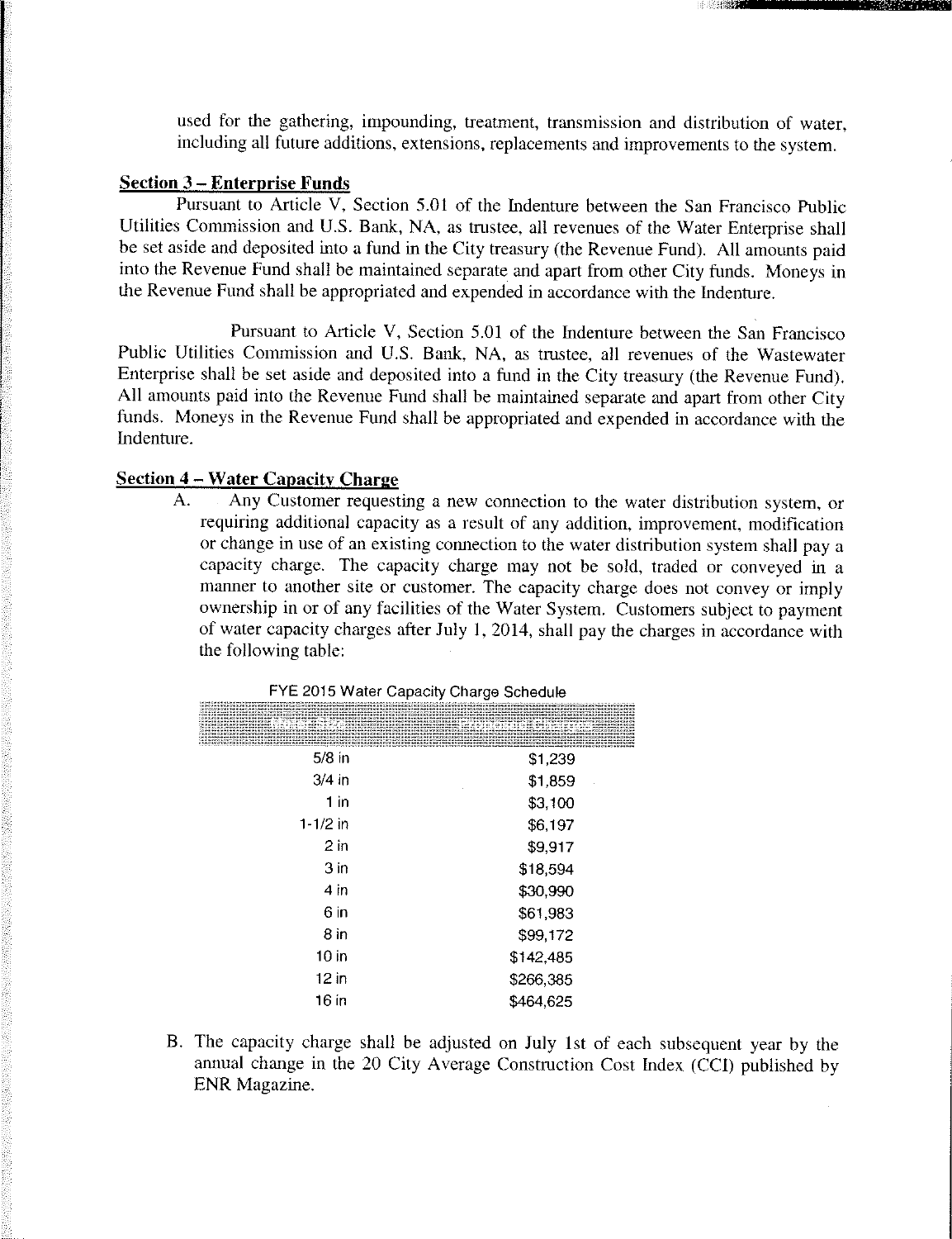- C. Customers subject to payment of the water capacity charge shall receive a prior use credit equal to the equivalent charge for the prior usage without regard to any time limit for such credit.
- D. Customers subject to payment of the water capacity charge shall pay 100% of the charge prior to issuance of the applicable building permit. Any plan changes will result in a revised capacity charge payment.
- E. Assessment of the applicable capacity charge will be based on the date that the General Manager receives the final permit application and building plans.
- F. If full payment of all fees and charges is not received in accordance with the General Manager's payment requirements, the new or additional water services will not be authorized.

## **Section 5 - Wastewater Capacity Charge**

A. Any Customer requesting a new connection to the Sewerage System, or requiring additional collection or treatment capacity as a result of any addition, improvement, modification or change in use of an existing connection to the Sewerage System shall pay a capacity charge. The capacity charge may not be sold, traded or conveyed in a manner to another site or customer. The capacity charge does not convey or imply ownership in or of any facilities of the Wastewater System. Customers subject to payment of wastewater capacity charges after July 1, 2014, shall pay the charges in accordance with the following tables:

|                 | NO. (1954) NASARA SI MAKAMBAN NYA SI MATATANA I MAKAMBAN ILAHA NYA |         |         |         |         |
|-----------------|--------------------------------------------------------------------|---------|---------|---------|---------|
|                 |                                                                    |         |         |         |         |
| $5/8$ in        | \$3,337                                                            | \$4.078 | \$4,218 | \$4,066 | \$3,630 |
| $3/4$ in        | 5,006                                                              | 6,117   | 6.327   | 6.099   | 5,445   |
| 1 in            | 8.343                                                              | 10,195  | 10,545  | 10,165  | 9,075   |
| 1-1/2 in        | 16.685                                                             | 20,390  | 21.090  | 20,330  | 18,150  |
| $2$ in          | 26,696                                                             | 32,624  | 33,744  | 32,528  | 29,040  |
| 3 <sub>in</sub> | 50,055                                                             | 61.170  | 63,270  | 60,990  | 54,450  |
| 4 <sub>in</sub> | 83,425                                                             | 101,950 | 105,450 | 101,650 | 90,750  |
| 6 in            | 166,850                                                            | 203,900 | 210,900 | 203,300 | 181,500 |
| 8 in            | 266,960                                                            | 326,240 | 337.440 | 325,280 | 290,400 |
| 10 in           | 383,755                                                            | 468,970 | 485,070 | 467,590 | 417,450 |
| 12 in           | 717,455                                                            | 876,770 | 906.870 | 874,190 | 780,450 |

FYE 2015 Wastewater Capacity Charge Schedule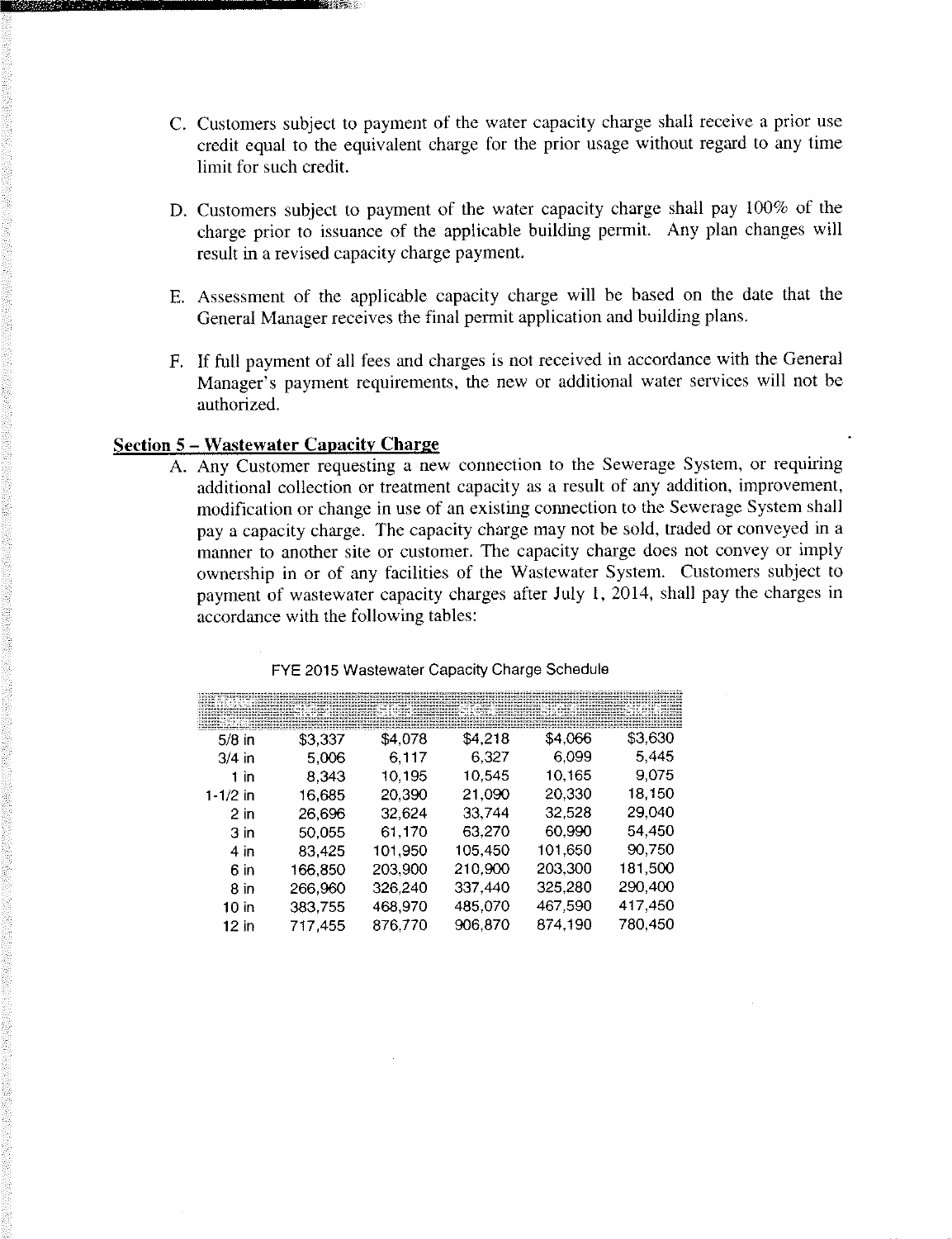|            | RACACHINARA (43 ARTHUR 1 FACTURAL) (43 ARTHUR 1 FACTURAL 1 FACTURAL 1 FACTURAL 1 FACTURAL 1 |           |           |           |           |
|------------|---------------------------------------------------------------------------------------------|-----------|-----------|-----------|-----------|
| $5/8$ in   | \$4,752                                                                                     | \$4,974   | \$5,221   | \$4 934   | \$10,610  |
| $3/4$ in   | 7.128                                                                                       | 7.461     | 7.832     | 7.401     | 15,915    |
| 1 in       | 11,880                                                                                      | 12,435    | 13.053    | 12.335    | 26,525    |
| $1-1/2$ in | 23,760                                                                                      | 24,870    | 26,105    | 24.670    | 53,050    |
| $2$ in     | 38,016                                                                                      | 39,792    | 41,768    | 39.472    | 84,880    |
| 3 in       | 71.280                                                                                      | 74,610    | 78,315    | 74 010    | 159,150   |
| 4 in       | 118,800                                                                                     | 124,350   | 130.525   | 123,350   | 265,250   |
| 6 in       | 237,600                                                                                     | 248,700   | 261,050   | 246.700   | 530,500   |
| 8 in       | 380,160                                                                                     | 397.920   | 417,680   | 394 720   | 848,800   |
| 10 in      | 546,480                                                                                     | 572,010   | 600,415   | 567.410   | 1,220,150 |
| $12$ in    | 1,021,680                                                                                   | 1,069,410 | 1,122,515 | 1,060,810 | 2,281,150 |
| 16 in      | 1,782,000                                                                                   | 1,865,250 | 1,957,875 | 1,850,250 | 3,978,750 |

- B. The capacity charge shall be adjusted on July 1st of each subsequent year by the annual change in the 20 City Average Construction Cost Index (CCI) published by ENR Magazine.
- C. Customers subject to payment of the wastewater capacity charge shall receive a prior use credit equal to the equivalent charge for the prior usage without regard to any time limit for such credit.
- D. Customers subject to payment of the wastewater capacity charge shall pay 100% of the charge prior to issuance of the applicable building permit. Any plan changes will result in a revised capacity charge payment.
- E. Assessment of the applicable capacity charge will be based on the date that the General Manager receives the final permit application and building plans.
- F. If full payment of all fees and charges is not received in accordance with the General Manager's payment requirements, the new or additional wastewater services will not be authorized.

# **Section 6 - Outside Agencies**

The capacity charges set forth in this resolution will not apply to any special agreements executed by the City and a Customer; provided that such agreements may be negotiated only when justified by special circumstances not generally applicable to other Customers, that such agreements shall provide schedules of rates and charges and other terms and conditions that may be required as the result of any outstanding bonded indebtedness or loan agreements and the requirements of local, state and federal laws and regulations, and that such agreements shall be approved by the Commission.

### **Section 7 - Severability**

If any section, subsection, subdivision, paragraph, sentence, clause or phrase of this resolution or any part hereof, is for any reason held to be unconstitutional or invalid or ineffective by any court of competent jurisdiction, such decision shall not affect the validity or effectiveness of the remaining portions of this resolution or any part hereof. The Commission hereby declares that it would have adopted each section, subsection, subdivision, paragraph,